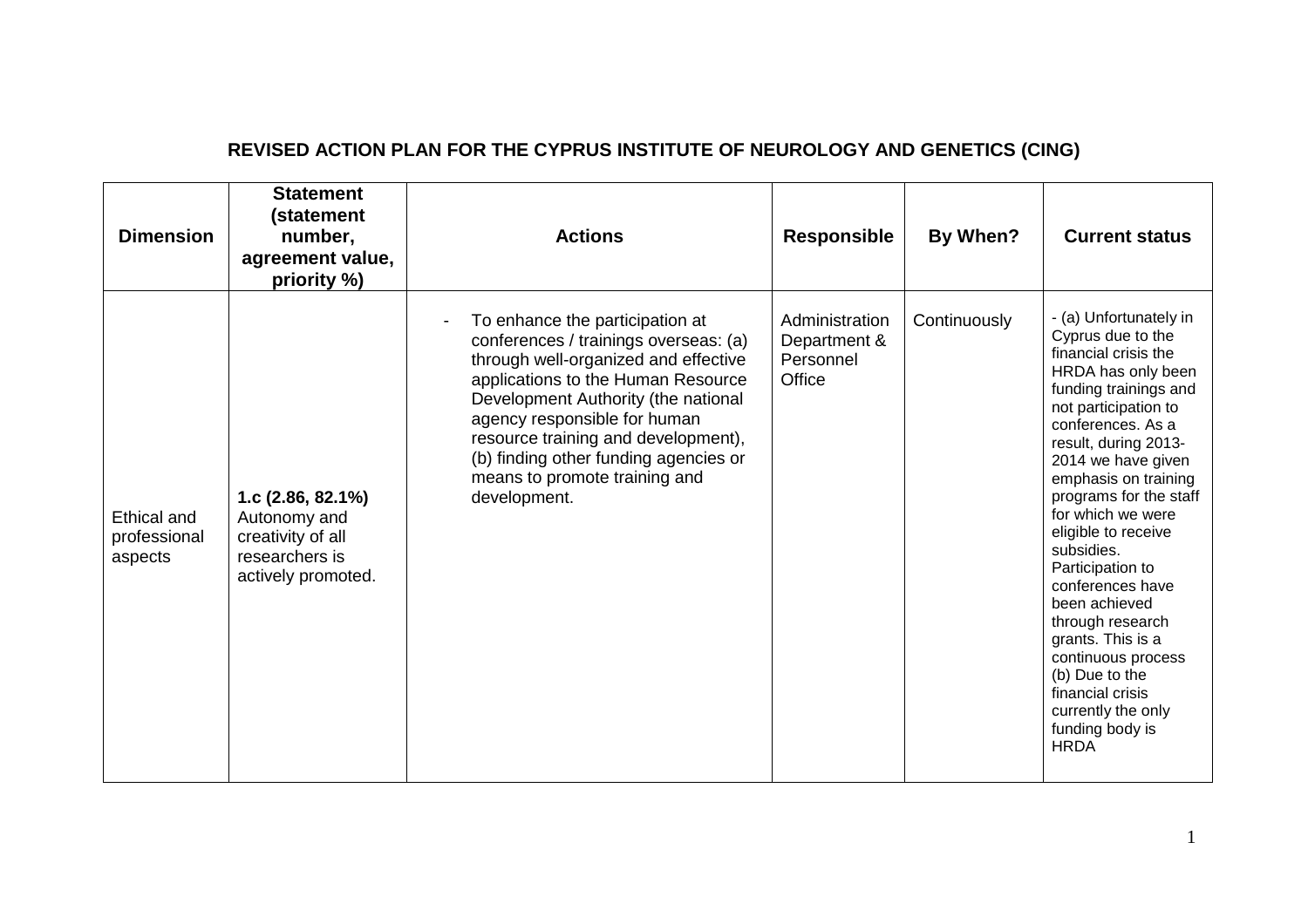|                                        |                                                                                                                                                                                                                                                                                                                                                  |                      | Introduction of rewards to top<br>performers, which takes, amongst<br>others, the criteria of autonomy and<br>creativity into account.                                                                                                                                                                                                                                              | Board of<br><b>Directors</b>                                                                                                                          | By the end of<br>2013                                                            | A Staff Promotion &<br>reward scheme has<br>been prepared in<br>2013 which has<br>been approved by<br>the Board of<br>Directors but<br>approval is pending<br>from the Trade<br>Unions. |
|----------------------------------------|--------------------------------------------------------------------------------------------------------------------------------------------------------------------------------------------------------------------------------------------------------------------------------------------------------------------------------------------------|----------------------|-------------------------------------------------------------------------------------------------------------------------------------------------------------------------------------------------------------------------------------------------------------------------------------------------------------------------------------------------------------------------------------|-------------------------------------------------------------------------------------------------------------------------------------------------------|----------------------------------------------------------------------------------|-----------------------------------------------------------------------------------------------------------------------------------------------------------------------------------------|
| Ethical and<br>professional<br>aspects | 1.a $(3.00, 80.4\%)$<br>Researchers adopt<br>safe working<br>practices at all times,<br>in line with the<br>national legislation,<br>including taking the<br>necessary<br>precautions for<br>health and safety<br>and for data<br>protection (including<br>information<br>technology disaster<br>recovery) and<br>confidentiality<br>protection. | 1.<br>3 <sub>1</sub> | Health & Safety and Quality: The<br>following policies are being<br>introduced, to be approved by the<br>Health & Safety (H&S) Committee and<br>the Board of Directors:<br>CING H&S Management System,<br>including policies/manual for:<br>- Risk Management<br>- H&S Audit Review<br>2. Legionella study - Gastrointestinal<br>Outbreak control plan<br><b>First Aid Training</b> | Health &<br>Safety and<br><b>Quality Office</b><br>Health &<br>Safety and<br><b>Quality Office</b><br>Health &<br>Safety and<br><b>Quality Office</b> | By the end of<br>2012<br>By the end of<br>2012<br>By the end of<br>December 2012 | Done<br>Done<br>Done                                                                                                                                                                    |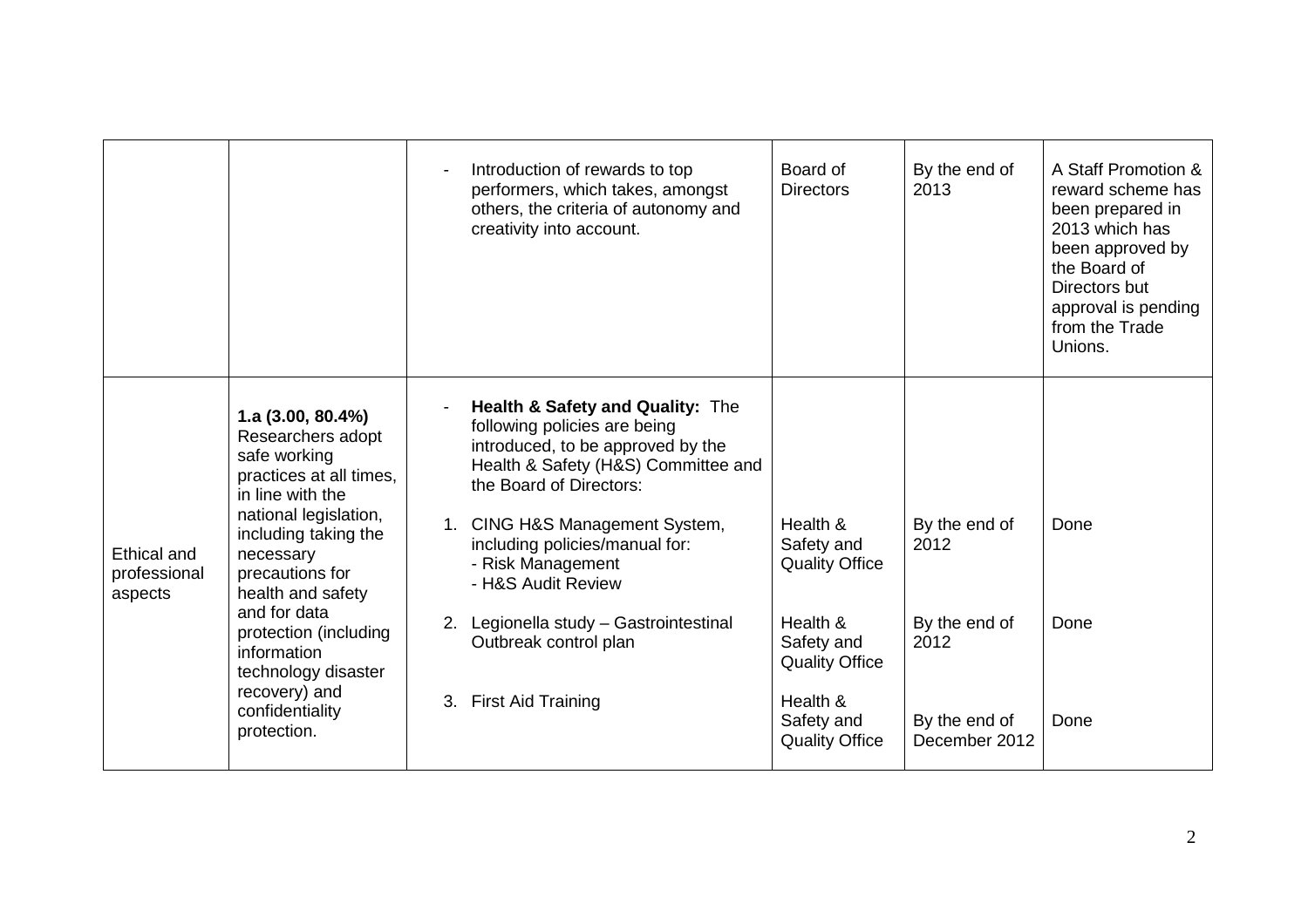| <b>ADDITIONS:</b>                                                                                                                                                                                                        |                                                  |                                                   |      |
|--------------------------------------------------------------------------------------------------------------------------------------------------------------------------------------------------------------------------|--------------------------------------------------|---------------------------------------------------|------|
| 4. First Aid Training (refreshing course<br>as well as training of new members if<br>staff)                                                                                                                              | Health &<br>Safety and<br><b>Quality Office</b>  | By the end of<br>$2015 -$<br>beginning of<br>2016 |      |
| The final CING H&S Management<br>5.<br>System, including policies/manual for<br>CING procedures for 2014 will be<br>introduced, to be approved by the<br>H&S Committee and the Board of<br><b>Directors</b>              | Health &<br>Safety and<br><b>Quality Officer</b> | Mid to end of<br>2015                             |      |
| The application for the implementation of ISO<br>15189 has been submitted and, after the<br>inspection from the Cyprus Organization for<br>the Promotion of Quality, CING will become<br>accredited.                     | Health &<br>Safety and<br><b>Quality Office</b>  | By the end of<br>December 2013                    | Done |
| Implementation of ISO 15189 to the<br>6.<br>remaining departments/clinics/labs<br>and sustenance of ISO procedures to<br>those already been accredited from<br>the Cyprus Organizations for the<br>promotion of Quality. | Health &<br>Safety and<br><b>Quality Office</b>  | By the end of<br>2014 and on-<br>going            |      |
| 7. Concerning the Clinical Sector, a<br>relevant Accreditation System will be<br>implemented.                                                                                                                            | Health &<br>Safety and<br><b>Quality Office</b>  | By the end of<br>2016                             |      |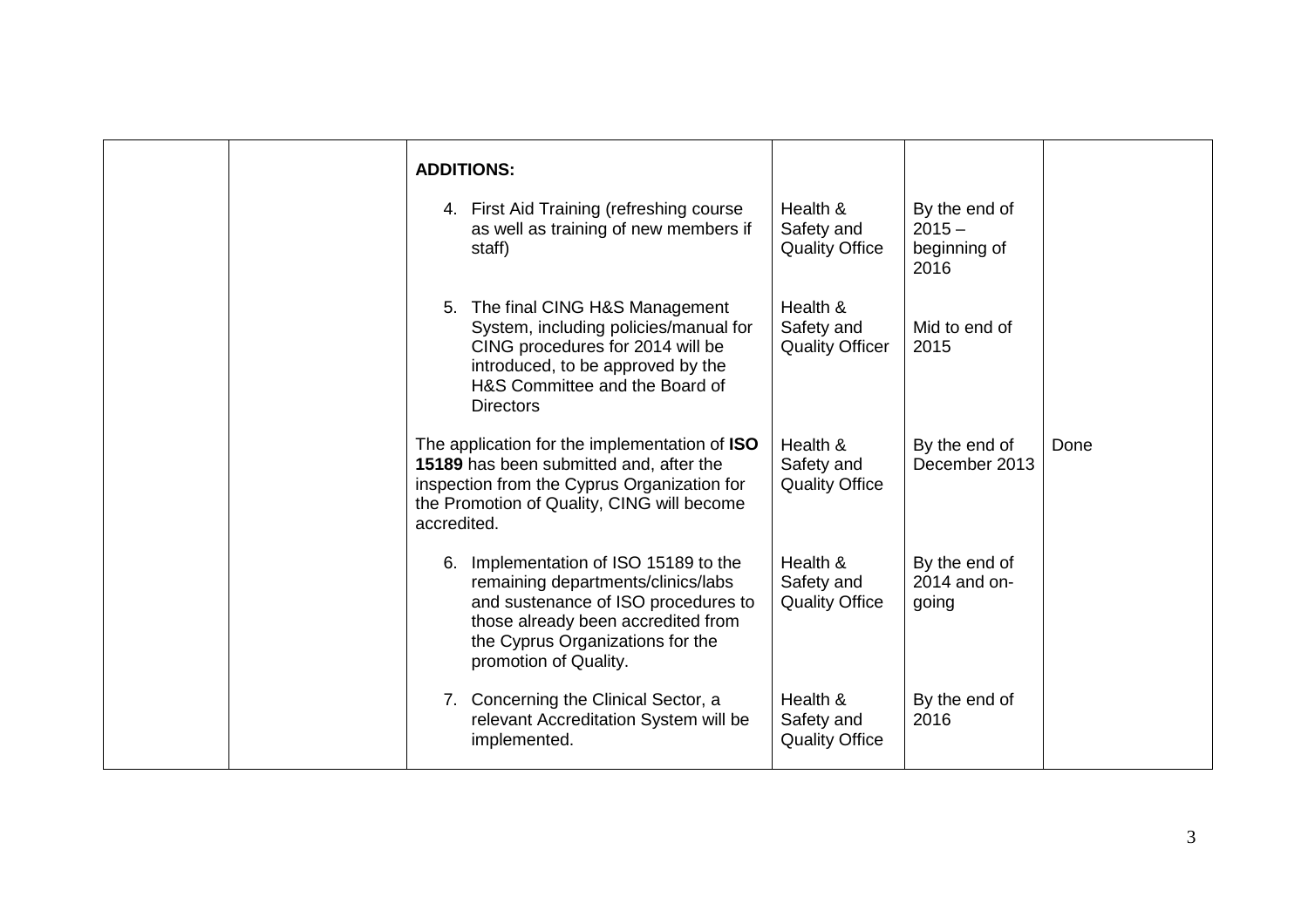|  | Data & Confidentiality Protection:<br>The security of CING's network and<br>data protection is an on-going process<br>of exercising due care and due<br>diligence to protect information and<br>information systems from<br>unauthorized access, use, disclosure,<br>destruction, modification, disruption or<br>distribution. In addition: | <b>IT Manager</b> | Continuously          | Done. This is a<br>continuous process.                                                          |
|--|---------------------------------------------------------------------------------------------------------------------------------------------------------------------------------------------------------------------------------------------------------------------------------------------------------------------------------------------|-------------------|-----------------------|-------------------------------------------------------------------------------------------------|
|  | 1. An Information Security Policy to be<br>prepared and reviewed for approval.                                                                                                                                                                                                                                                              | <b>IT Manager</b> | By the end of<br>2012 | Completed and<br>approved by the<br><b>Scientific Council</b><br>and the Board of<br>Directors. |
|  | 2. To apply the Intelligent Server Intruder<br>alarm system which will have access<br>control, security system, water flood<br>detector, smoke fire alarm detector,<br>Internet Protocol (IP) Thermometer<br>and AC failure system to notify both<br>the IT and engineering offices in case<br>of emergencies.                              | <b>IT Manager</b> | By the end of<br>2014 | Done                                                                                            |
|  | 3. Solutions such as Document<br>Management system to ensure<br>confidentiality.                                                                                                                                                                                                                                                            | <b>IT Manager</b> | By the end of<br>2013 | Postponed due to<br>budget constraints.                                                         |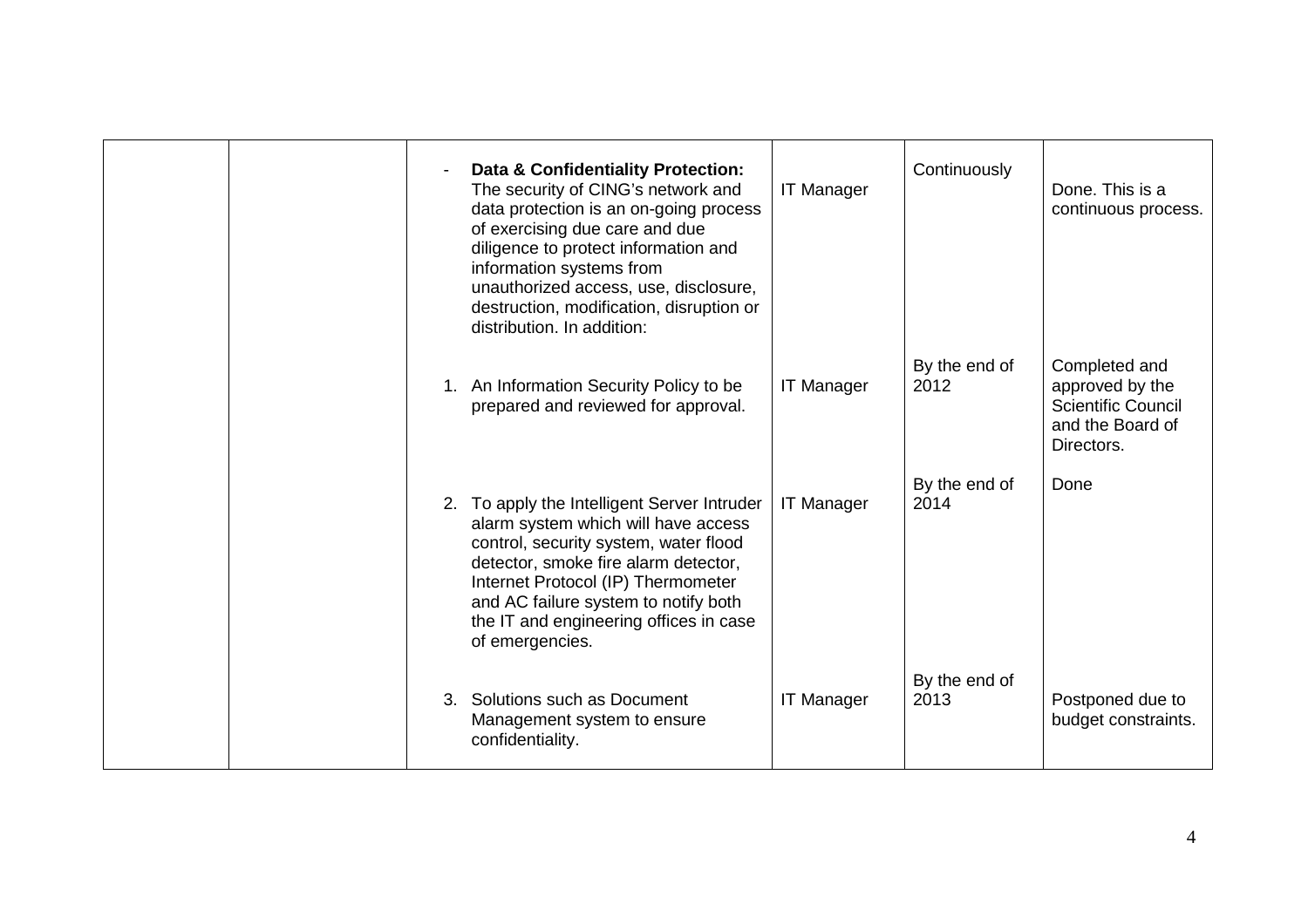|                                                            |                                                                                                                                                                                                     | 4. Storage of all sensitive hardcopies in<br>lockable rooms and secured filing<br>cabinets both at the CING premises<br>as well as external storage.                                                                 | <b>IT Manager</b>            | By the end of<br>2012 | Done.                                                                            |
|------------------------------------------------------------|-----------------------------------------------------------------------------------------------------------------------------------------------------------------------------------------------------|----------------------------------------------------------------------------------------------------------------------------------------------------------------------------------------------------------------------|------------------------------|-----------------------|----------------------------------------------------------------------------------|
| Ethical and<br>professional<br>aspects                     | 1.b (2.78, 37.5%)<br>An effective<br>evaluation/appraisal<br>system of the<br>professional<br>performance of all<br>researchers is<br>equally performed<br>regardless of their<br>type of contract. | To enhance the recently implemented<br>$\overline{\phantom{a}}$<br>Performance Planning and Review<br>process by implementing a Bonus and<br>Promotion scheme, which is to be<br>applied equally to all researchers. | Board of<br><b>Directors</b> | By the end of<br>2013 | Approved by the<br>Board of Directors.<br>Pending approval<br>from trade unions. |
| <b>ADDITION:</b><br>Ethical and<br>professional<br>aspects | <b>Ethical Principles</b>                                                                                                                                                                           | To conduct a Conflict of Interest Policy<br>$\overline{\phantom{a}}$<br>To conduct a Policy on Gifts and<br>Hospitality                                                                                              | Personnel<br>Office          | By the end of<br>2015 | Done. Waiting for<br>approval by the<br>Board of Directors.                      |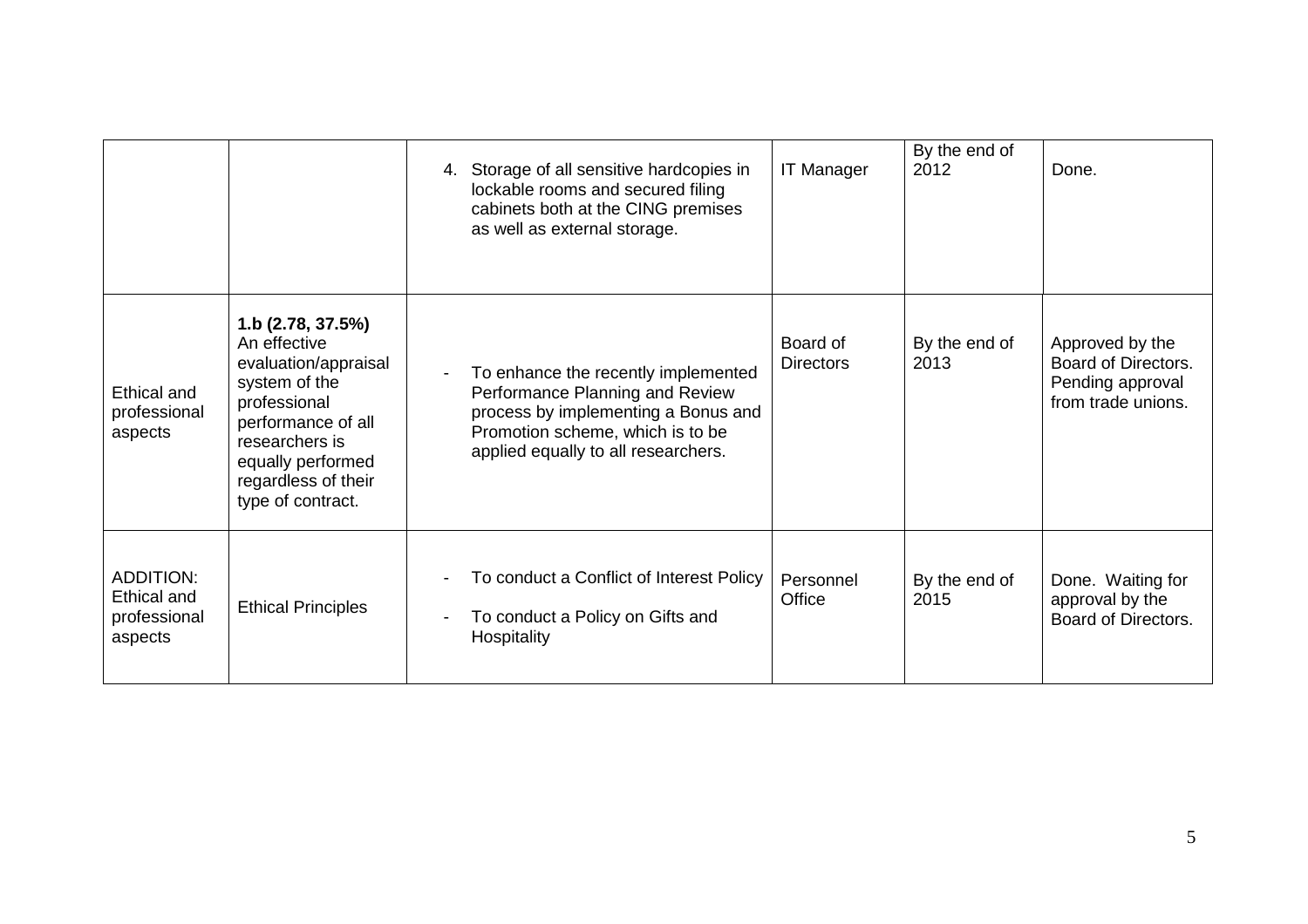| Recruitment | 3.g (2.98, 41.1%)<br>The members of<br>selection panels are<br>adequately trained.                                                                                            | To arrange interviewing skills courses<br>and workshops for all members of the<br>selection committee.                                                                                                                                                                                                       | Personnel<br>Office              | By the end of<br>2013 and<br>ongoing      | Done.<br><b>ADDITION: Also a</b><br>new regulation<br>concerning staff<br>Recruitment and<br>Selection has been<br>introduced. |
|-------------|-------------------------------------------------------------------------------------------------------------------------------------------------------------------------------|--------------------------------------------------------------------------------------------------------------------------------------------------------------------------------------------------------------------------------------------------------------------------------------------------------------|----------------------------------|-------------------------------------------|--------------------------------------------------------------------------------------------------------------------------------|
| Recruitment | 3.h (2.72, 44.6%)<br>It is understood that<br>post-doctoral status<br>appointments are<br>transitional with the<br>primary purpose of<br>providing additional<br>professional | To enhance the role of the Research<br>Programmes Office in order to inform<br>researchers (via<br>seminars/workshops/e-mail alerts) for<br>new calls, proposals, funding<br>opportunities, application procedures<br>so as to maximize the approvals from<br>the funding organizations.<br><b>ADDITION:</b> | Research<br>Programmes<br>Office | By the end of<br>2012 and<br>continuously | Specific seminars<br>and workshops are<br>organized and<br>email alerts are<br>sent. This is a<br>continuous process.          |
|             | development<br>opportunities for a<br>research career in<br>the context of long-<br>term career<br>prospects either at<br>CING or other<br>institutions.                      | Support and advice/consultation is<br>provided to scientists on funding<br>opportunities and proposal applications<br>(assistance with budget formulation and IP<br>management issues) and management<br>projects. Updated the IP policy of the<br>Institute.                                                | Research<br>Programmes<br>Office | On-going                                  | Done. This is a<br>continuous process.                                                                                         |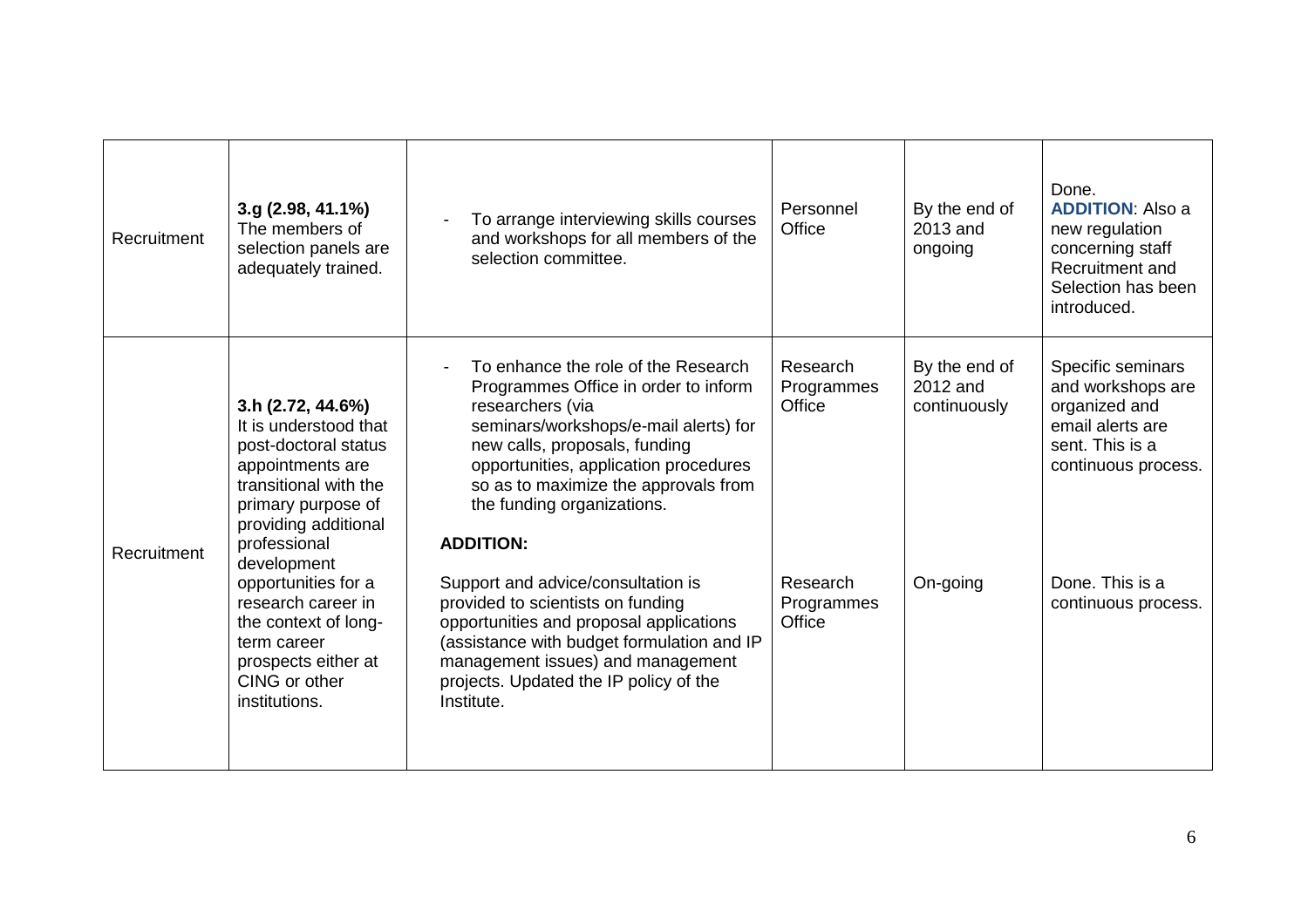| Working<br>conditions<br>and social<br>security | 5.c (2.67, 35.7%)<br>Working conditions<br>allow both female<br>and male<br>researchers to<br>combine family and<br>work (e.g. flexible<br>working hours and<br>part time working).                                                                                                                                                                                                                   |                            | Option of changing full-time to part-<br>time employment upon application and<br>approval by the Head of Department.                                                                                                                                                                                                                                                                                     | Board of<br><b>Directors</b>                                                                                                 | Continuously                                                                                             | There is a flexible<br>working schedule<br>for all members of<br>staff, however we<br>have some<br>restrictions from<br>funding bodies<br>regarding part-time<br>working or working<br>over the weekends.                                                                   |
|-------------------------------------------------|-------------------------------------------------------------------------------------------------------------------------------------------------------------------------------------------------------------------------------------------------------------------------------------------------------------------------------------------------------------------------------------------------------|----------------------------|----------------------------------------------------------------------------------------------------------------------------------------------------------------------------------------------------------------------------------------------------------------------------------------------------------------------------------------------------------------------------------------------------------|------------------------------------------------------------------------------------------------------------------------------|----------------------------------------------------------------------------------------------------------|-----------------------------------------------------------------------------------------------------------------------------------------------------------------------------------------------------------------------------------------------------------------------------|
| Working<br>conditions<br>and social<br>security | 5.d (2.23, 39.3%)<br>The Institute ensures<br>that career advice<br>and job placement<br>assistance, either in<br>the Institute or<br>through collaboration<br>with other structures.<br>is offered to<br>researchers at all<br>stages of their<br>careers, to ensure<br>that fixed term<br>employees, at some<br>point, become<br>permanent<br>employees either at<br>CING or other<br>institutions. | 2.<br>4.<br>5 <sub>1</sub> | 1. CV and cover letter preparation<br>guidance.<br>Training seminars to students<br>regarding interview skills<br>3. To install a regularly updated, central<br>notice board/web space with links for<br>national and international grant and<br>possible career opportunities.<br>To provide career advice.<br>To be in contact with other institutions<br>and inform them about CING's<br>researchers. | Personnel<br>Office<br>Personnel<br>Office<br>Research<br>Programmes<br>Office<br>Education<br>Office<br>Education<br>Office | As from 2013<br>and on-going<br>As from 2013<br>and on-going<br>By September<br>2013 and<br>continuously | Done. On-going<br>process.<br>Done. On-going<br>process.<br>Created a database<br>(with research grant<br>opportunities) which<br>is updated<br>continuously. Email<br>alerts are also sent to<br>target groups.<br>Done. On-going<br>process<br>Done. On-going<br>process. |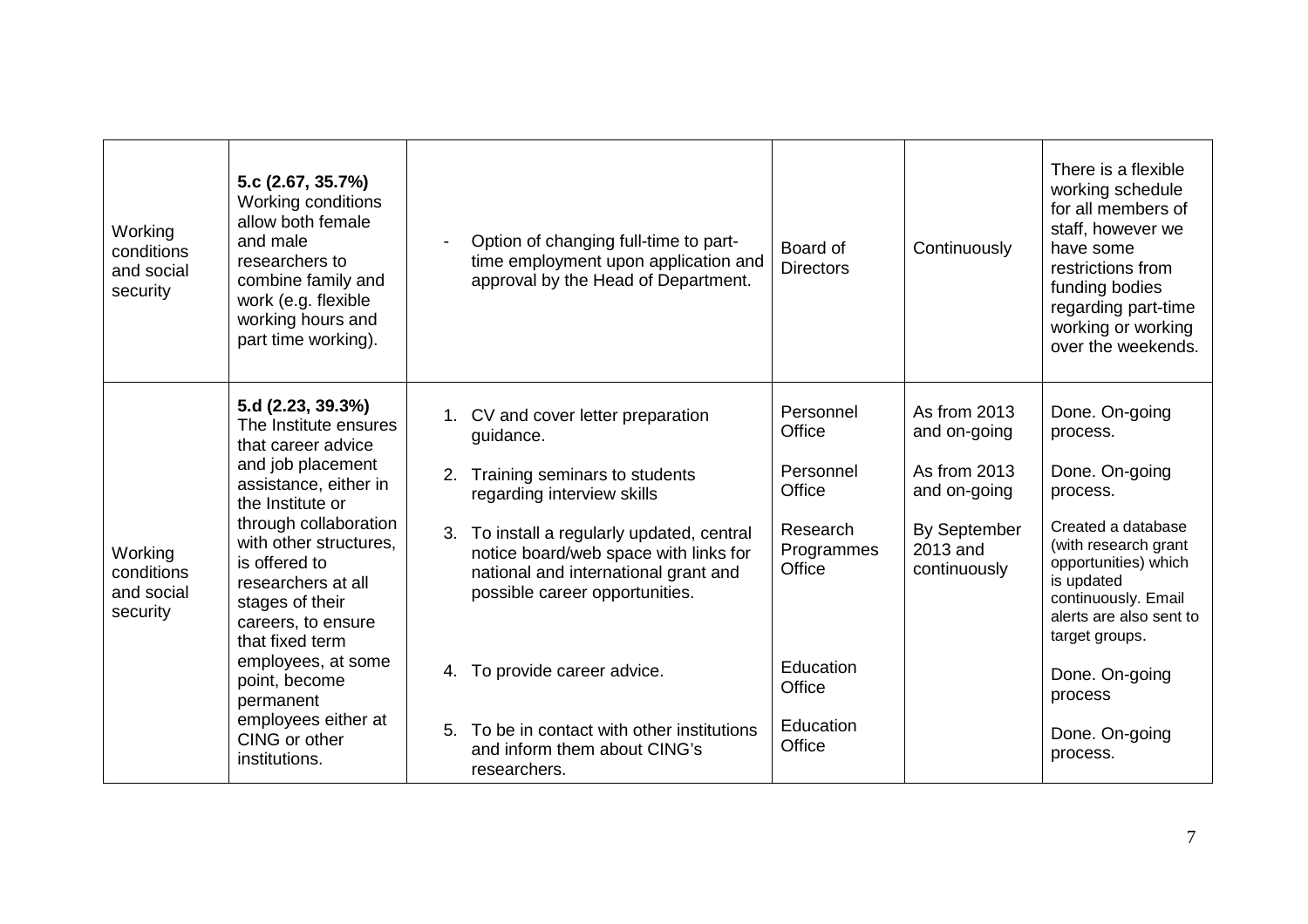|                                                 |                                                                                                                                    | 6. | To organize employers' fairs and other<br>networking events.                                                                                                                                                                 | Education<br>Office                                              |                       | Pending                                                                                                     |
|-------------------------------------------------|------------------------------------------------------------------------------------------------------------------------------------|----|------------------------------------------------------------------------------------------------------------------------------------------------------------------------------------------------------------------------------|------------------------------------------------------------------|-----------------------|-------------------------------------------------------------------------------------------------------------|
|                                                 | 5.g (2.58, 48.2%)<br>Appropriate and<br>attractive conditions                                                                      |    | To change the Charter of the<br>Provident Fund in order to make it<br>possible for employees to be entitled<br>to the employer contribution of the<br>provident fund after two (2) years of<br>service instead of three (3). | Board of<br>Directors and<br>Members of<br>the Provident<br>Fund | By the end of<br>2012 | Done                                                                                                        |
| Working<br>conditions<br>and social<br>security | in terms of salary<br>and other benefits<br>are assured to<br>researchers<br>regardless of their<br>level and type of<br>contract. |    | <b>ADDITIONS:</b><br>Get accreditation for 'Equality<br>Employer"                                                                                                                                                            | Personnel<br>Office                                              | Mid to end of<br>2015 | Diagnostic part<br>completed - waiting<br>for feedback from<br>the Ministry of<br>Labour.                   |
|                                                 |                                                                                                                                    |    | Get accreditation for "Sound Industrial<br>Relations" by the Cyprus Employers<br>and Industrialists Federation                                                                                                               | Personnel<br>Office                                              | Mid to end of<br>2015 | Currently in the<br>process of<br>implementing action<br>plan and awaiting<br>set of accreditation<br>date. |